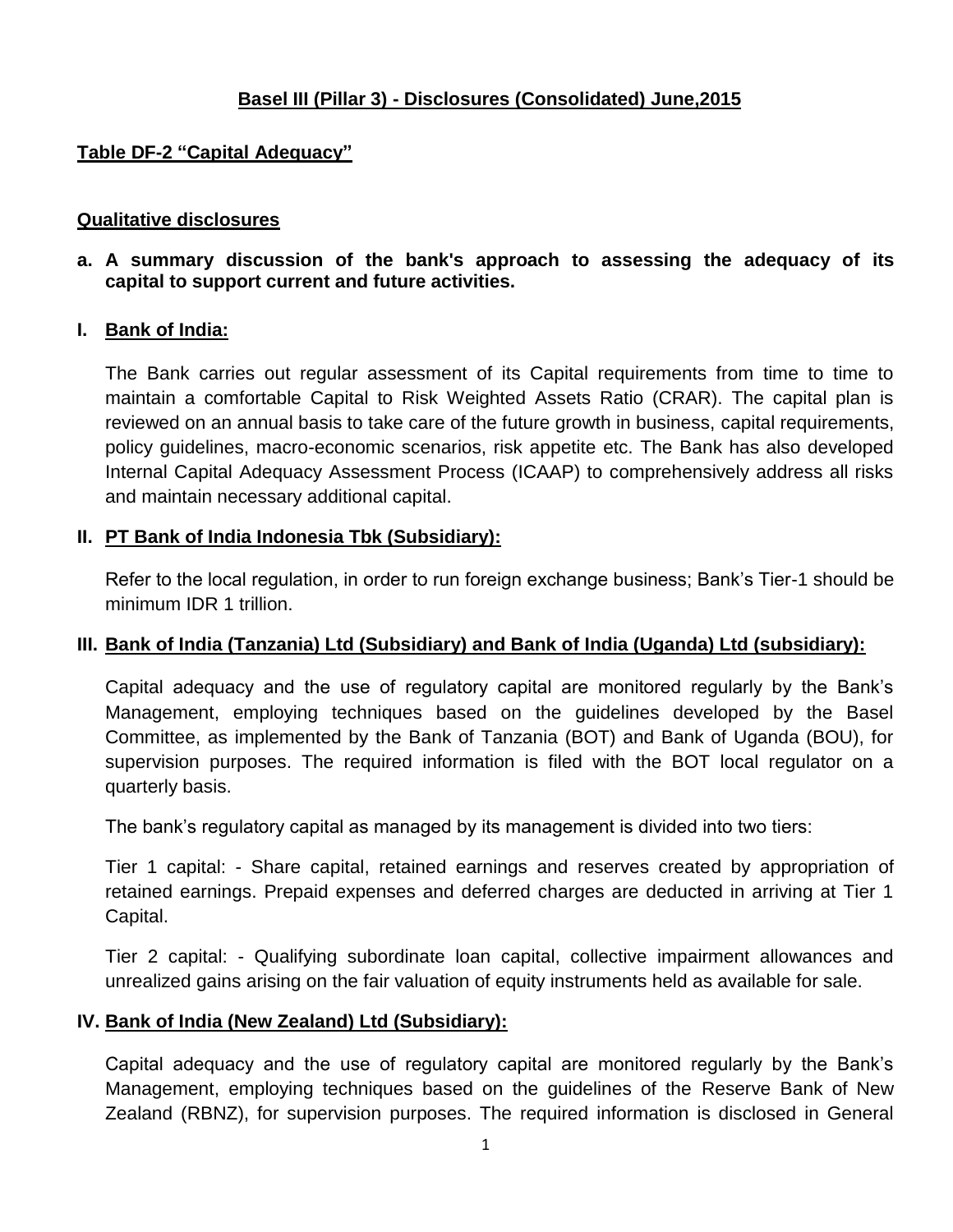Disclosure Statement on quarterly basis. The bank's regulatory capital as managed by its management solely consists of Tier 1 Capital

Tier 1 capital: - Share capital, retained earnings and reserves created by appropriation of retained earnings

## **V. Bank of India (Botswana) Ltd:**

The bank"s regulatory capital as managed by its management is divided into two tiers:

Tier 1 capital: - Share capital, retained earnings and reserves (now loss for the subsidiary) created by appropriation of retained earnings. Prepaid expenses and deferred charges are deducted in arriving at Tier 1 Capital.

Tier 2 capital: -Qualifying subordinate loan capital, collective impairment allowances i.e, provision on standard assets and unrealized gains arising on the fair valuation of equity instruments held as available for sale.

| <b>Quantitative disclosures</b>                                                                                                                                                                                       | <b>Amount in</b><br>Rs. Mn. |
|-----------------------------------------------------------------------------------------------------------------------------------------------------------------------------------------------------------------------|-----------------------------|
| (b) Capital requirements for credit risk:                                                                                                                                                                             | 283,532.20                  |
| $\triangleright$ Portfolios subject to Standardised approach                                                                                                                                                          |                             |
| $\triangleright$ Securitisation exposures                                                                                                                                                                             |                             |
| (c) Capital requirements for market risk: Standardised duration approach;                                                                                                                                             | 20,515.42                   |
| $\triangleright$ Interest rate risk                                                                                                                                                                                   | 11,434.27                   |
| $\triangleright$ Foreign exchange risk (including gold)                                                                                                                                                               | 328.65                      |
| $\triangleright$ Equity risk                                                                                                                                                                                          | 8,752.50                    |
| (d) Capital requirements for operational risk: Basic Indicator Approach<br>> The Standardised Approach (if applicable)                                                                                                | 23,801.98                   |
| (e) Common Equity Tier 1, Tier 1 and Total Capital ratios:<br>For the top consolidated group; and<br>For significant bank subsidiaries (stand alone or sub-consolidated depending on<br>how the Framework is applied) |                             |
| ≻ Common Equity Tier 1 Capital (CET 1)                                                                                                                                                                                | 7.65%                       |
| $\triangleright$ Tier 1 Capital (T 1)                                                                                                                                                                                 | 8.69%                       |
| ≻ Total Capital Ratio                                                                                                                                                                                                 | 11.24%                      |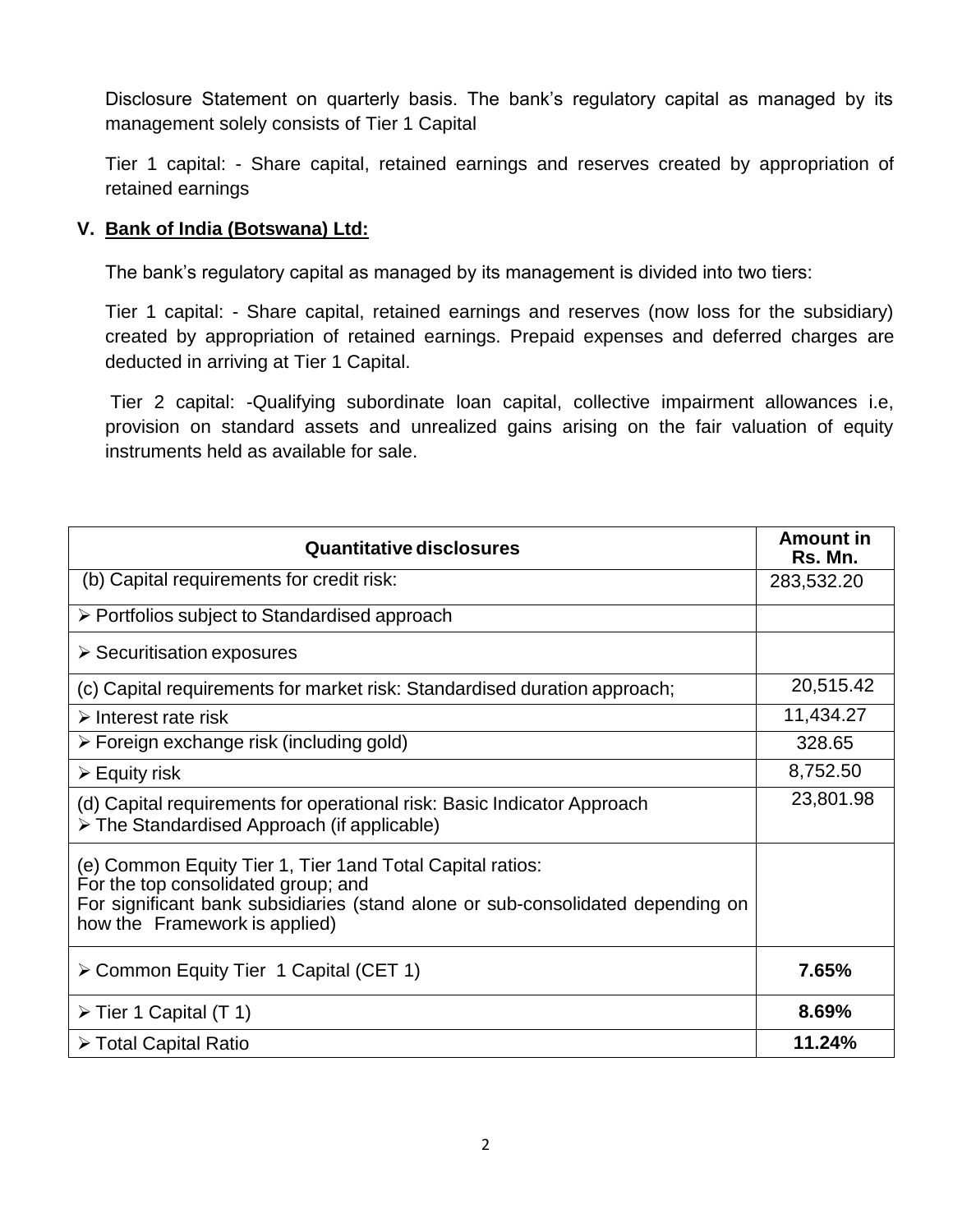## **Table DF-3 "Credit risk: General disclosures for all banks"**

#### **Qualitative Disclosures**

- **a) The general qualitative disclosure requirement with respect to credit risk, including:**
- **Definition of past due and impaired (for accounting purposes)**

#### **1.0 Bank of India:**

The Bank follows Reserve Bank of India regulations, which are summed up below:

#### **1.1 Non-performing Assets:**

An asset, including a leased asset, becomes non-performing when it ceases to generate income for the bank.

A non-performing asset (NPA) is a loan or an advance where;

- i. Interest and/ or installment of principal remain overdue for a period of more than 90 days in respect of a term loan,
- ii. the account remains "out of order" as indicated below, in respect of an Overdraft/Cash Credit (OD/CC),
- iii.The bill remains overdue for a period of more than 90 days in the case of bills purchased and discounted,
- iv. The installment of principal or interest thereon remains overdue for two crop seasons for short duration crops,
- v. The installment of principal or interest thereon remains overdue for one crop season for long duration crops.
- vi. The amount of liquidity facility remains outstanding for more than 90 days, in respect of a securitization transaction undertaken in terms of guidelines on securitization dated February 1, 2006.
- vii. Bank should classify an account as NPA only if the interest charged during any quarter is not serviced fully within 90 days from the end of the quarter.
- viii.A loan for infrastructure/non-infrastructure project will be classified as NPA during any time before commencement of commercial operations as per record of recovery (90 days overdue) unless it is restructured and becomes eligible for classification as "Standard Asset"
- ix. A loan for an infrastructure project will be classified as NPA if it fails to commence commercial operations within two years from original DCCO, even if it is regular as per record of recovery, unless it is restructured and becomes eligible for classification as "Standard Asset"
- x. A loan for a non-infrastructure project will be classified as NPA if it fails to commence commercial operations within twelve months from original DCCO, even if it is regular as per record of recovery, unless it is restructured and becomes eligible for classification as "Standard Asset"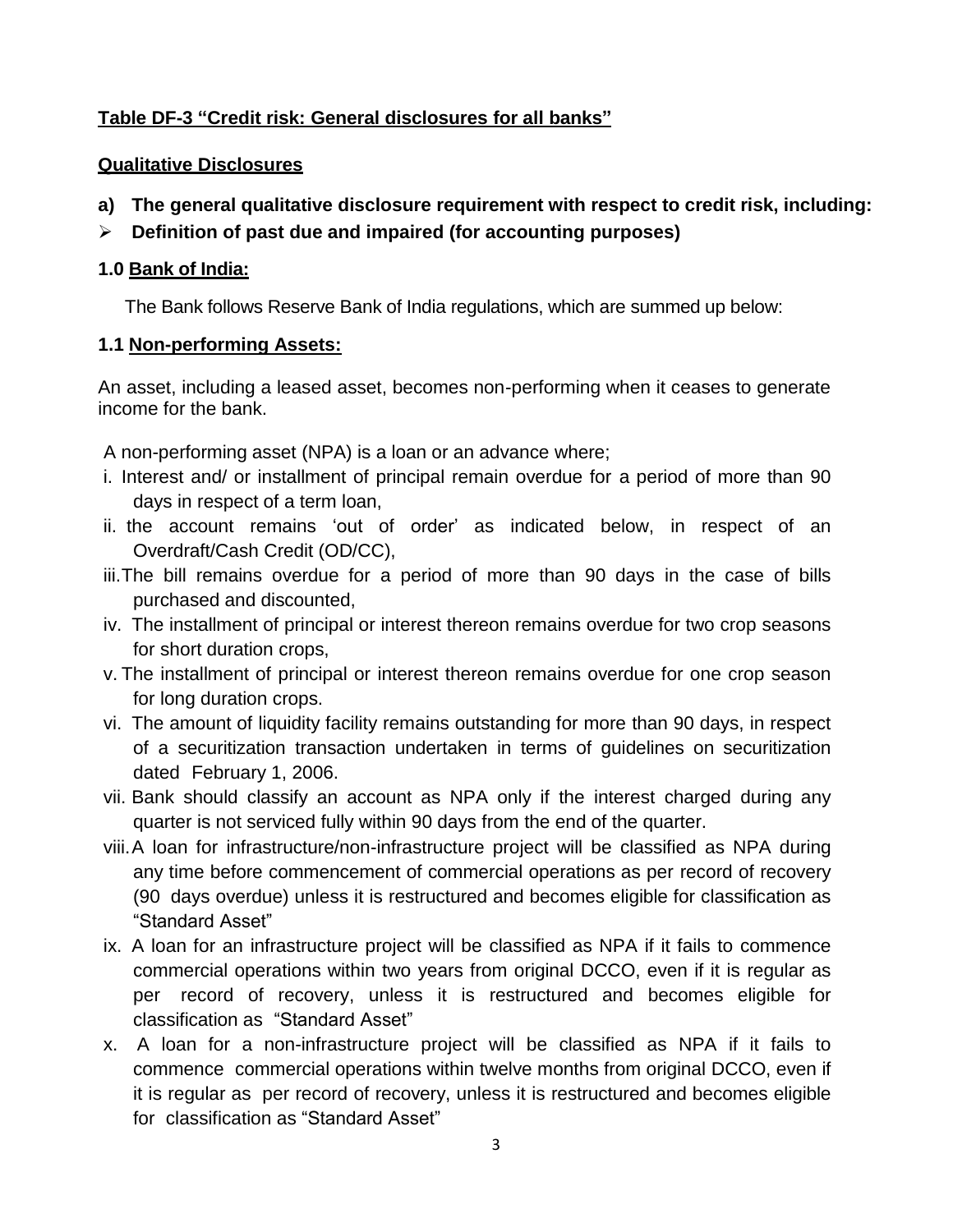## **1.2 'Out of Order' status:**

An account is treated as 'out of order' if the outstanding balance remains continuously in excess of the sanctioned limit/drawing power. In cases where the outstanding balance in the principal operating account is less than the sanctioned limit/drawing power, but there are no credits continuously for 90 days as on the date of Balance Sheet or credits are not enough to cover the interest debited during the same period, these accounts are treated as 'out of order'.

#### **1.3 Overdue:**

Any amount due to the bank under any credit facility is "overdue" if it is not paid on the due date fixed by the bank.

#### **1.4 Non Performing Investments:**

In respect of securities, where interest/ principal is in arrears, the Bank does not reckon income on the securities and makes appropriate provisions for the depreciation in the value of the investment.

A non-performing investment (NPI), similar to a non-performing advance (NPA), is one where:

- i. Interest/ installment (including maturity proceeds) is due and remains unpaid for more than 90 days.
- ii. This applies mutatis-mutandis to preference shares where the fixed dividend is not paid.
- iii. In the case of equity shares, in the event the investment in the shares of any company is valued at Re.1 per company on account of the non-availability of the latest balance sheet in accordance with the Reserve Bank of India instructions, those equity shares are also reckoned as NPI.
- iv. Any credit facility availed by the issuer is NPA in the books of the bank, investment in any of the securities issued by the same issuer is treated as NPI and vice versa.
- v. The investments in debentures / bonds, which are deemed to be in the nature of advance, are subjected to NPI norms as applicable to investments.

## **2.0 PT Bank of India Indonesia Tbk (Subsidiary):**

The Credit Quality is assessed based on the factors such as business prospects, performance of the debtor and repayment capacity. It is undertaken depending upon the materiality and significance of each assessment factor and components and the relevance of the assessment factors and components to the characteristics of the debtor concerned. Accordingly, the assets are classified into current, special mention, substandard, doubtful and loss category.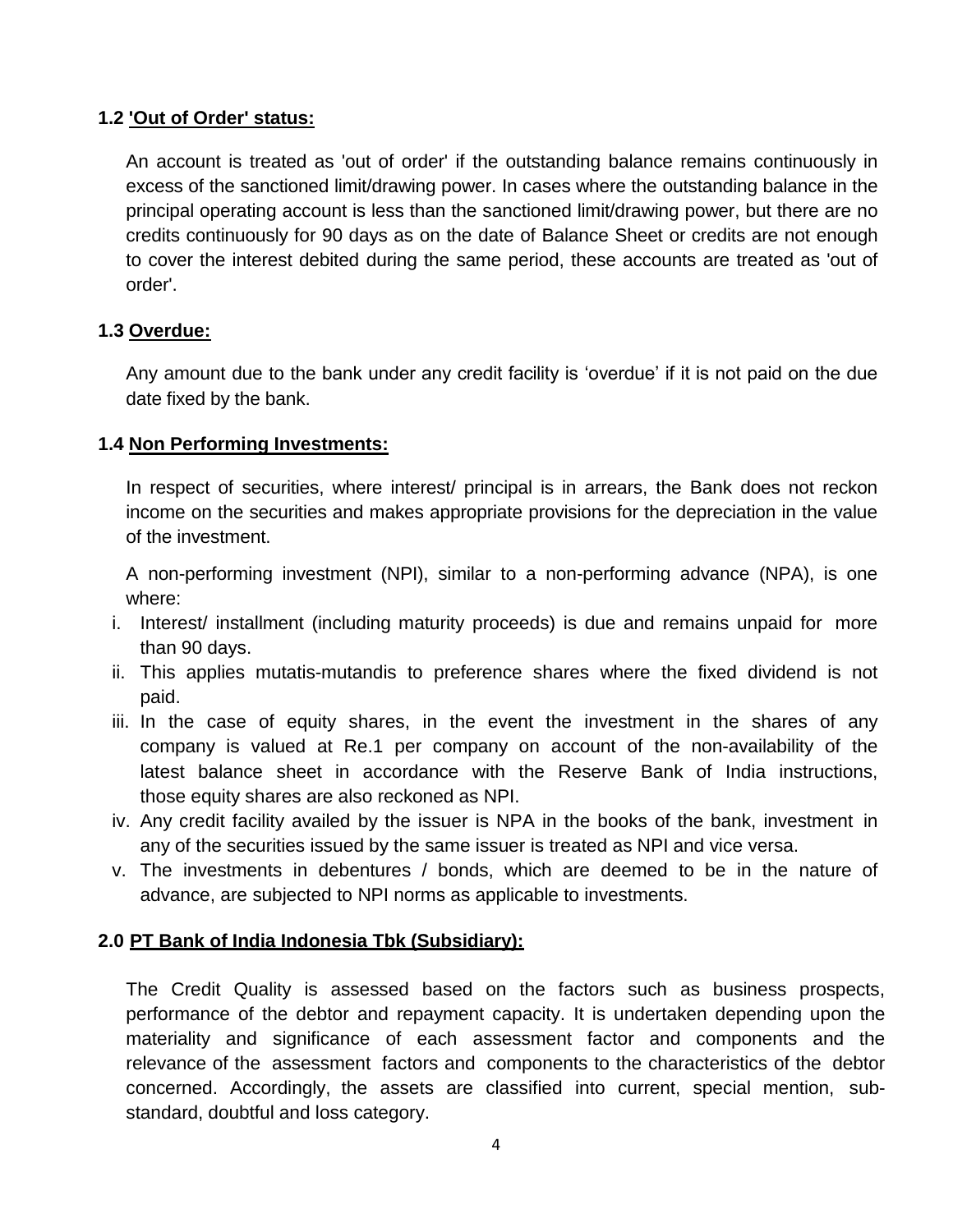"Assets" are classified into Earning Assets and Non-Earning Assets. Earning Assets are provision of funds by a bank to earn revenues. "Non-Earning Assets" are assets of the Bank other than Earning Assets with potential for Loss.

An asset becomes non-performing when it ceases to generate revenue for the bank. A non-performing asset is a loan or an advance where the arrears in principal and / or interest exceed 90 days.

Past due: Any amount due to the bank under any credit facility is "past due" if it is not paid on the due date fixed by the bank.

On 1<sup>st</sup> January 2010, PT Bank of India Indonesia Tbk started implementation of the New Accounting Policy i.e. PSAK 50 & 55 which is similar to the International Accounting Standards IAS 32 & 39 according to which the financial asset must be presented at the fair value. We are now in progress to integrate PSAK calculation into bank"s core banking, which is in line with our business plan that is up-gradation technology.

Outstanding Loans and advances reviewed by quantitative approach should be classified as follows:

| No of Days Past Due | <b>Classification</b> | <b>Provisioning</b> |
|---------------------|-----------------------|---------------------|
| 91-180              | Substandard           | 10%                 |
| 181-270             | Doubtful              | 50%                 |
| 271 and More        | Loss                  | 100%                |

## **3.0 Bank of India (Tanzania) Ltd & Bank of India (New Zealand) Ltd (Subsidiaries):**

Credit risk is a risk of financial loss to the bank, if a customer or counterparty to a financial instrument fails to meet its contractual obligations and it arises principally from the bank"s loans and advances to customers and other banks, and investment in debt securities.

The Board of Directors has delegated responsibility for the oversight of credit risk to its Credit committee. The credit department of the bank, reporting to the Credit committee is responsible for management of the bank"s credit risk, including:-

- i. Formulating credit policies covering collateral requirements, credit assessment, risk grading and reporting, documentary and legal procedures, and compliance with regulatory and statutory requirements.
- ii. Establishing the authorization structure for approval and renewal of credit facilities. The credit limits are governed by the Credit policy, as approved by the board.
- iii. Reviewing and assessing credit risks.
- iv. Limiting concentrations of exposure to counterparties, geographies and industries (for loans and advances)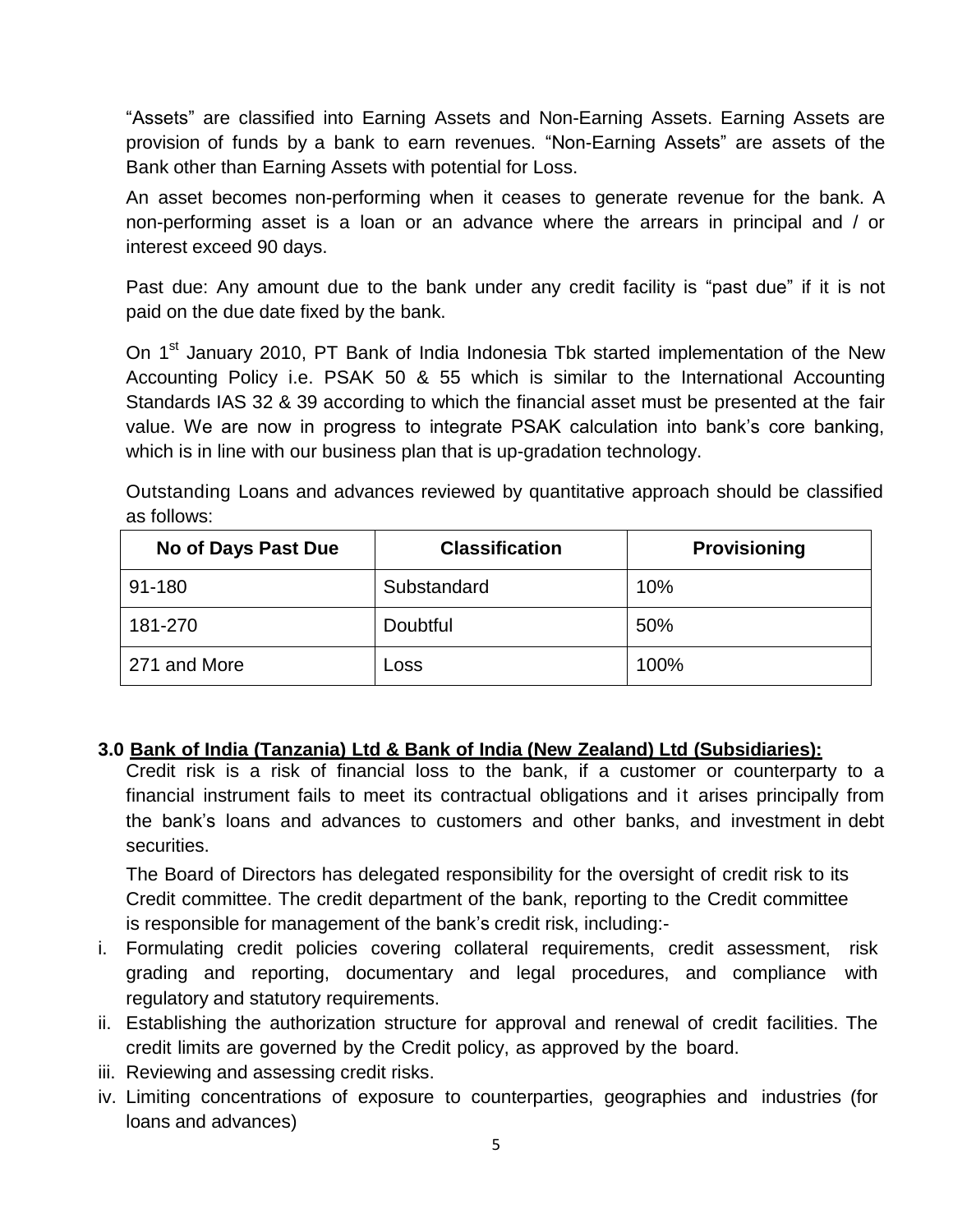# **3.1 Definitions of past due and impaired (for accounting purposes):**

Overdrafts and other credit facilities without specific due dates shall be considered past due if:

- i. Exceeds the customer"s borrowing limit.
- ii. Customers borrowing limit is expired.
- iii. Deposits are insufficient to cover the interest calculated and due for the period
- iv. Bill has been dishonoured
- v. Bill or account is not paid on due date

Loans which are payable in installments are considered as past due if any of the installments have become due and unpaid for thirty days or more.

Outstanding Loans and advances reviewed by quantitative approach should be classified as follows:

| No of Days Past Due | <b>Classification</b> | <b>Provisioning</b> |
|---------------------|-----------------------|---------------------|
| $91 - 180$          | Substandard           | 10%                 |
| 181-270             | Doubtful              | <b>50%</b>          |
| 271 and More        | LOSS                  | 100%                |

## **4.0Bank of India Uganda:**

Outstanding Loans and advances reviewed by quantitative approach should be classified as follows:

| No of Days Past Due | <b>Classification</b> | <b>Provisioning</b> |
|---------------------|-----------------------|---------------------|
| 91-179              | Substandard           | 20%                 |
| 180-365             | Doubtful              | 50%                 |
| 365 and more        | Loss                  | 100%                |

## **5.0Bank of India (Botswana) Ltd.:**

Outstanding Loans and advances reviewed by quantitative approach should be classified as follows:

| No of Days Past Due            | <b>Classification</b> | <b>Provisioning</b>   |
|--------------------------------|-----------------------|-----------------------|
| 1 year                         | Substandard           | 10%                   |
| 1 year & above and $<$ 2 years | Doubtful              | 20%+100% of shortfall |
| > 2 years to 4 years           | Doubtful              | 30%+100% of shortfall |
| > 4 years                      | Doubtful              | 100%                  |
| 271 and More                   | Loss                  | 100%                  |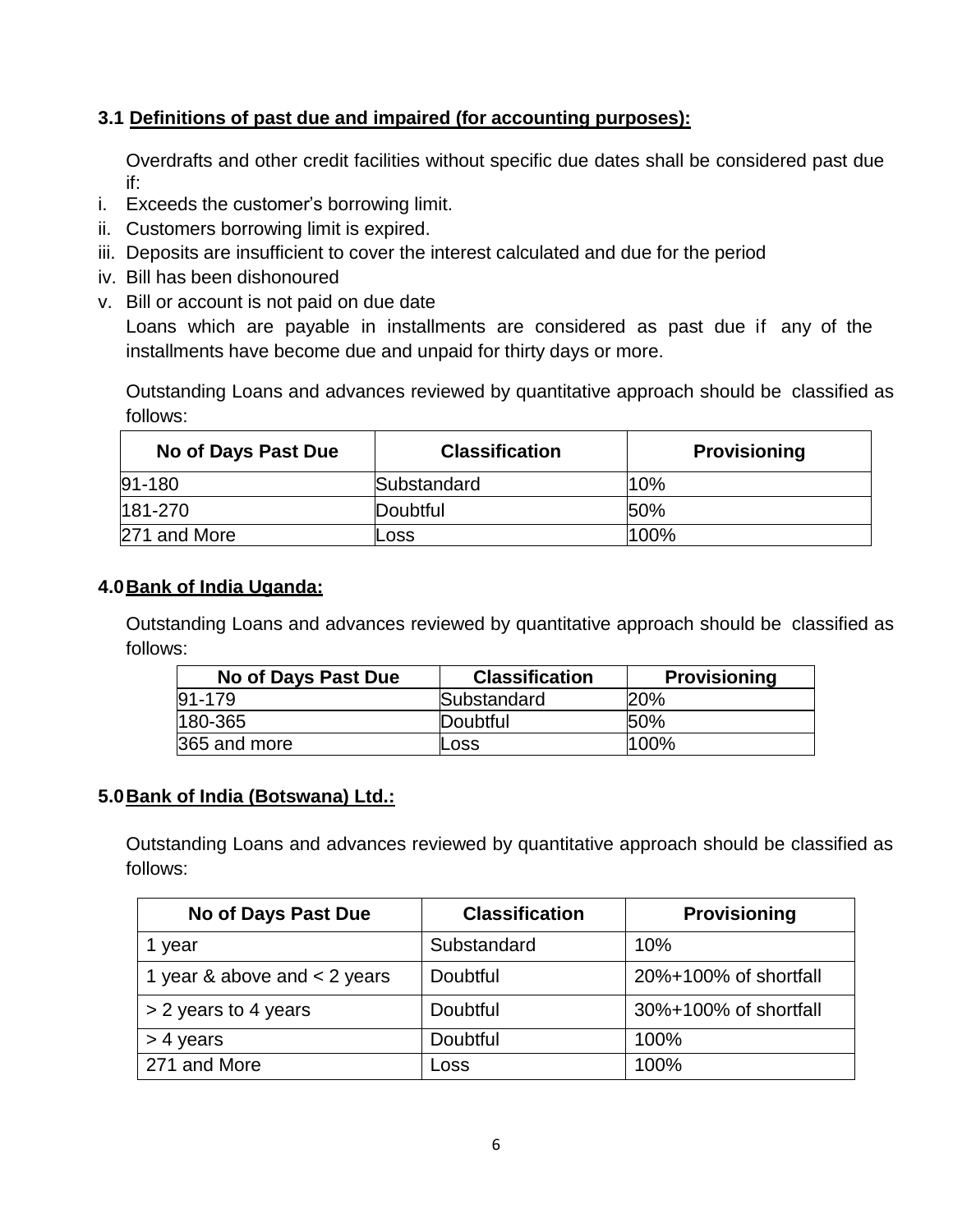## **Discussion of the Bank's Credit Risk Management Policy:**

## **A. Bank of India**

- a) In a bank"s portfolio, losses stem from outright default due to inability or unwillingness of a customer or counterparty to meet commitments in relation to lending, trading, settlement and other financial transactions or from reduction in portfolio value arising from actual or perceived deterioration in credit quality.
- b) Against this backdrop, a robust risk management framework is necessary for the longterm financial health of a bank. Credit Risk Management encompasses identification, measurement, monitoring and control of the credit risk exposures.
- c) The Bank has identified various types of credit risk at a generic level in the Credit Risk Management policy. More granular identification is done at the product /process level. Various risks are looked into before introducing new products/processes, which are cleared from the risk angle
- d) The Credit Risk Management framework outlined in the policy is built on three distinct building blocks namely **Policy & Strategy, Organizational Set up and Operations/Systems**

## **i) Policy and Strategy:**

The Bank has been following a conservative risk philosophy, which has steered the bank through difficult times. However, the Bank has an open policy regarding new and unexplored areas and new opportunities are not lost sight of. The important aspects of this philosophy are embodied in the circulars and are periodically codified in the form of Manual of Instructions.

The business objectives and the strategy of the Bank is decided taking into account the profit considerations, the level of various risks faced, level of capital, market scenario and competition. The Bank is always conscious of its asset quality and earnings and hence judiciously matches profit maximization with risk control.

The Credit Risk Management policy and significant credit risk related policies like Credit Policy, and Credit Monitoring Policy are approved and periodically reviewed by the Board of Directors. The Credit Policy covers various areas of credit like Clientele, Marketing, Segmented Approach to Lending, Credit Delivery, Credit Thrust, Tenure of Credit, Credit Acquisition, Risk Rating (including risk acceptance criteria), Pricing, Credit appraisal, Assessment of Limits, Exposure Norms, Industry Norms, Collateral and Margins, Review of Relationship, Scheme of Delegation, Statutory and other Restrictions and Documentation. Credit Policy for International Operations is in place and each center has its own credit policy dovetailed to the main policy. The delegation of powers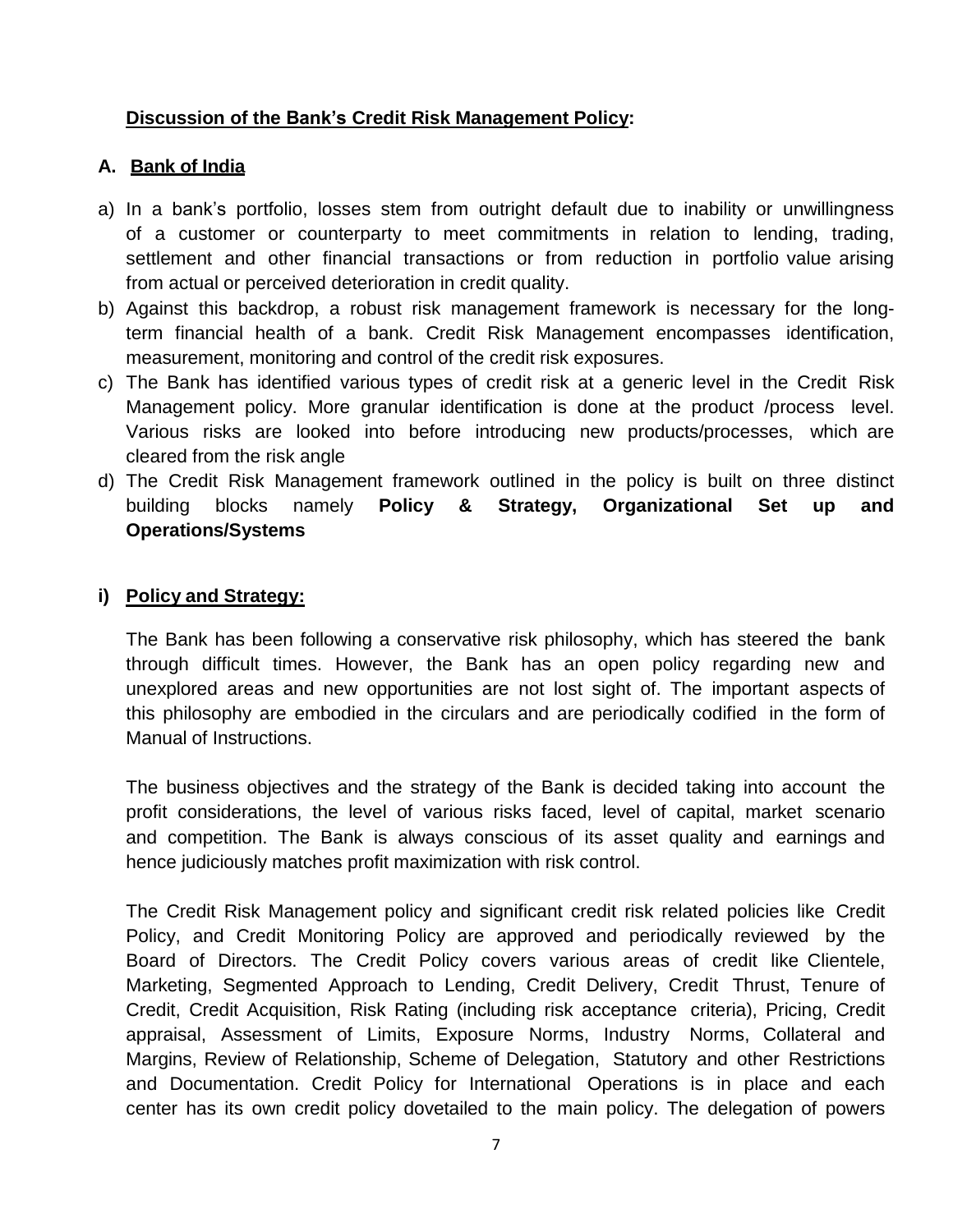for credit matters is covered by a separate policy. In addition, Credit Risk is tracked and monitored as per the Credit Monitoring Policy, Restructuring Policy, Write Off and Recovery Policy, Asset Classification and Provisioning Policy, Bank Exposure Policy, Country Risk policy and Credit Audit Policy are also in place. Investments are contracted as per the policy guidelines laid down in the Investment Policy and after clearance by the Investment Committee.

#### **ii) Organizational Set up:**

The organizational structure of the Bank for Credit Risk Management function has the Board of Directors at the Apex levels that have the overall oversight of management of risks. The Risk Management Committee of the Board (R. Com) which is the subcommittee of the Board headed by the Chairman & Managing Director and whose members also include heads of Credit, Market & Operational Risk Management Committees, devises the policy and strategy for integrated risk management including credit risk. At the operational level, the Credit Risk Management Committee (CRMC) manages the credit risk. The main functions includes implementation of credit risk management policy approved by the Board, monitoring credit risk on a Bank wide basis, recommending to the Board for its approval all policies relating to credit matters including delegation of credit, prudential limits on large credit exposures, portfolio management, etc.

The Risk Management Department headed by the Chief Risk Officer of rank of General Manger, measures, controls and manages credit risk on bank wide basis within the limits set by the Board and enforces compliance with risk parameters set by Board/R. Com/M.Com. The Credit Monitoring Department headed by a General Manager, monitors the quality of loan portfolio, identifies problems and takes steps to correct deficiencies. Loan review / credit audit is undertaken by the Credit Audit function.

#### **iii) Operations/Systems/Processes:**

The Bank has proactive Credit Risk Management practices like consistent standards for the credit origination, maintenance and documentation for all credit exposures including off balance sheet items, periodic individual obligor reviews, periodic inspections and collateral management systems.

Credit risk limits including obligor limits and concentration limits by industry, systems and procedures for monitoring financial performance of customers and for controlling outstanding within limits are followed. Checks and balances are in place for extension of credit viz. separation of credit risk management from credit sanction, vetting of new products and systems from risk angle by the CRMC, multiple credit approvers, system of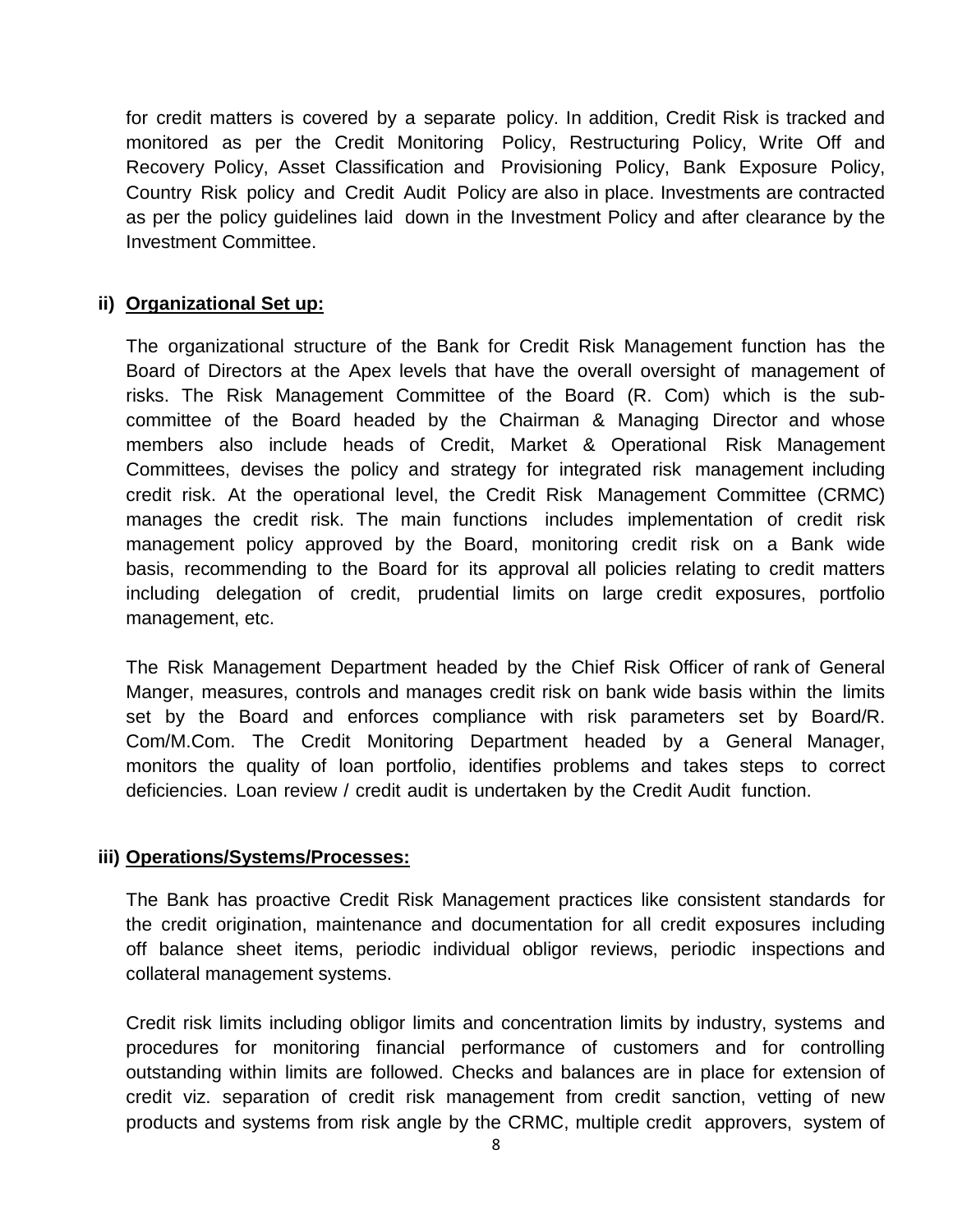assigning risk rating, vetting of ratings, mechanism to price facilities depending on the risk grading of the customer, Credit Risk Evaluation Committee (CREC) for vetting credit proposals from risk angle, credit process audit, and post sanction review systems and an independent audit and risk review function. Proposals for investments are subjected to credit risk analysis, detailed appraisal and rating. As a matter of entry level, minimum ratings/quality standards, industry, maturity, duration, issue-wise limits are stipulated for investments to mitigate the adverse impact of concentration and risk of liquidity. Investment exposure is taken into consideration while computing exposure to a customer/group**.** A suitable framework is in place to provide a centralized overview on the aggregate exposure on other banks and half-yearly reviews are undertaken at a single point. The country exposures are monitored on half yearly basis.

A diversified portfolio of risk assets is maintained and a system to conduct regular analysis of the portfolio so as to ensure ongoing control of risk concentrations is in place. A conservative policy for provisioning in respect of non-performing advances is followed. Management Information System (MIS) is being upgraded with introduction of Credit Risk Management System, which would enhance the capabilities of the bank to manage and measure the credit risk inherent in all on- and off-balance sheet activities.

#### **iv) The following tools are used for credit risk management/ mitigation :**

#### **Credit Approving Authority – Delegation of Powers:**

The Bank has a well-defined scheme of risk based delegation of powers with a multi-tier risk based approving system, which is reviewed periodically and revised as and when necessary to meet the compulsions of business environment. The delegation of powers is linked to the rating of the borrower with powers for sanction of higher limits to better-rated customers. At present, all credit proposals falling within the delegated authority of the General Manager and above are being routed through the "Credit Risk Evaluation Committee (CREC)" to bring in an element of independence and off-site evaluation of risks perceived in credit proposals. The General Manager, Risk Management Department, who has no volume or profit targets, is mandatory member of the CREC.

As per Ministry of Finance Guidelines, Credit Committees with sanctioning powers have been formed at various administrative levels to exercise delegation of powers. At Head Office level, three Credit Committees (GMLCC, EDLCC and CAC) are functioning to deal with proposals falling beyond the delegated powers of the field functionaries. Such Credit Committees (SZLCC/ZLCC/NBGLCC) have also been set-up at Zonal Office/NBG office for considering the credit proposals falling within their powers.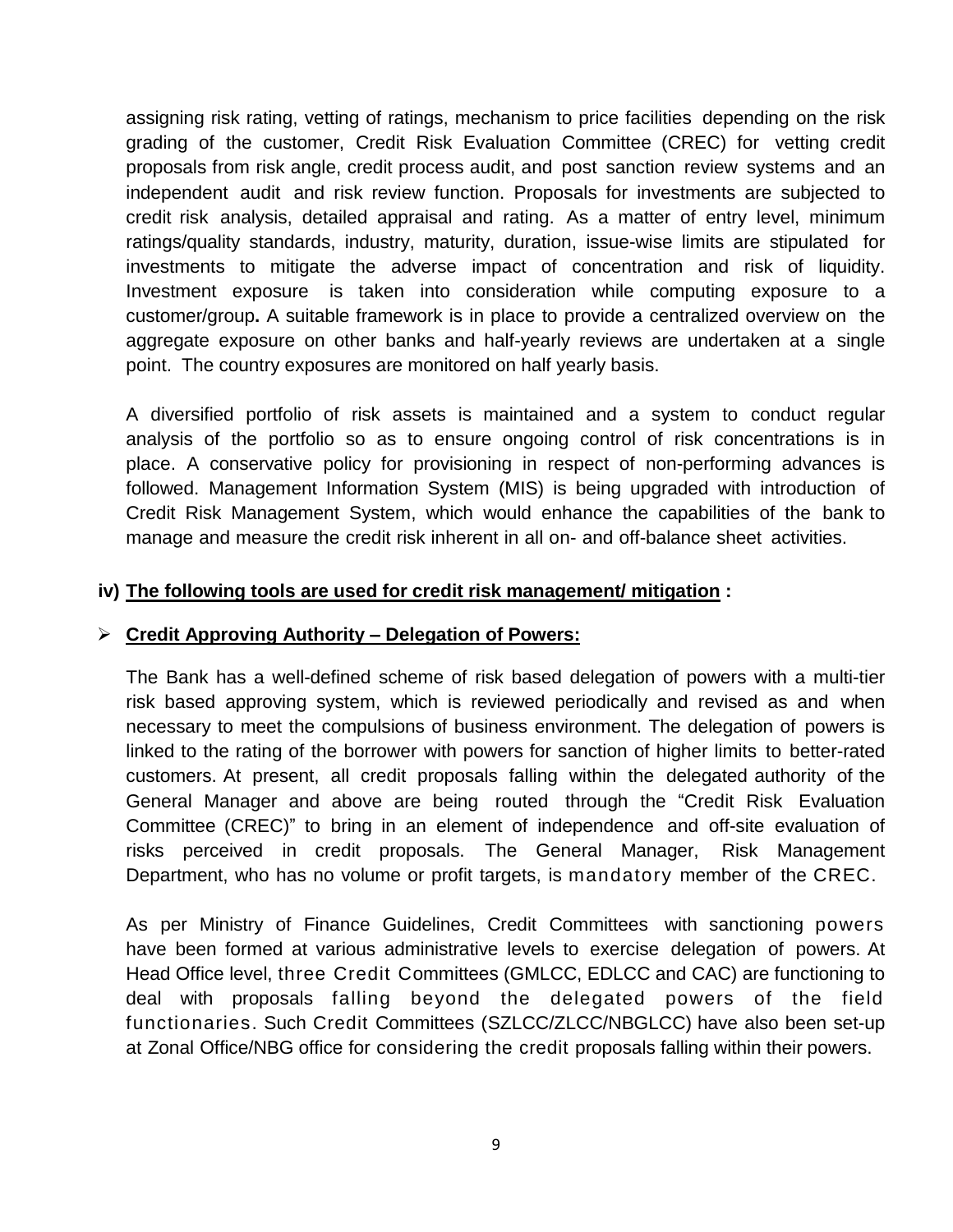## **Prudential Limits:**

Prudential limits on various aspects of credit/investment like Single/Group borrower limits for various types of borrowers are in place.

#### **Risk Rating/Pricing:**

The bank has introduced rating models for various segments, which serve as a single point indicator of diverse risk factors of a counter party and support credit and pricing decisions.

## **Credit Audit/Loan Review Mechanism (LRM):**

Credit Audit/LRM is an effective tool for constantly evaluating the quality of loan book and to bring about qualitative improvements in credit administration

## **v) Portfolio Management through analysis:**

It is also important to have in place a system for monitoring the overall composition and quality of various credit portfolios and investments. With this objective, to start with, the bank has introduced a simple portfolio-monitoring framework. Going forward, the bank will be graduating to a more sophisticated Portfolio Management model. Rating Migration of accounts with Rs. 10 lacs and above is being done on half yearly b a s is and submitted to Board. Credit Risk Management Software (CRMS) is being implemented phase-wise. Bank is getting prepared for adopting Advanced Approaches.

#### e) **Risk Measurement:**

At present, Credit Risk is assessed through risk rating at the individual level and through Risk Weighting of the assets at the portfolio level and capital is maintained based on Risk Weights. The Bank has migrated to the Standardized approach under the New Capital Adequacy Framework (Basel II), effective 31st March 2008.

#### f) **Risk Reporting System:**

All credit related policies are cleared by the CRMC (which is the operational level committee for credit risk) before submission to the appropriate authorities for approval. Various Credit Related reporting are submitted to CRMC to enable proper monitoring.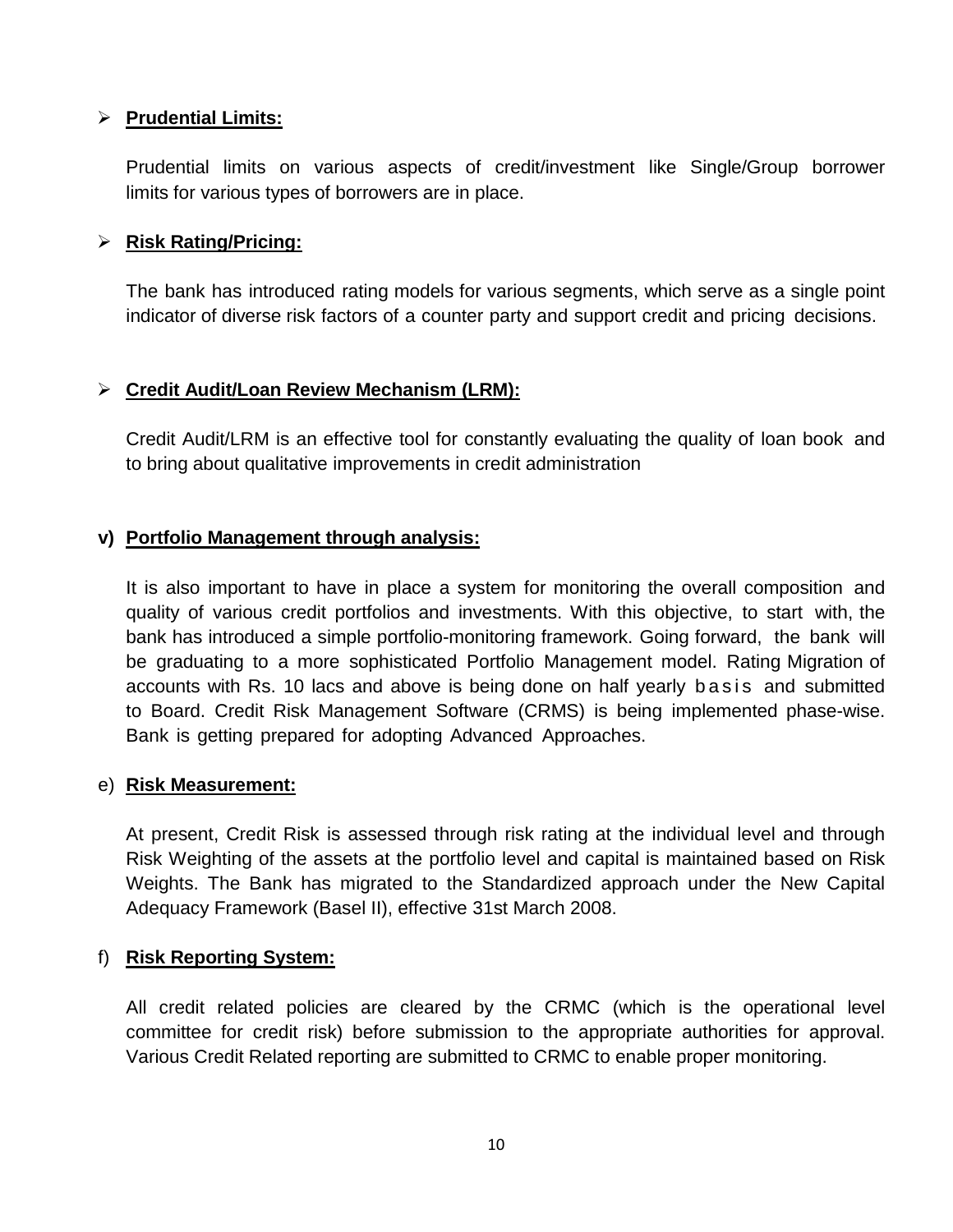## g) **Risk Review:**

Audit –Credit Risk Management Systems procedures and Tools are also subjected to internal audit for ensuring effectiveness.

## **B. PT Bank of India Indonesia Tbk (Subsidiary):**

PT Bank of India Indonesia Tbk has established a Risk Management Committee (RMC) and the Risk Management Unit (RMU) which is independent of the Operational Unit and the Internal Audit Unit ("Internal Audit") in the hope of overall risk management can be integrated, targeted, coordinated and sustainable. Furthermore, to monitor the effectiveness of implementation of tasks - RMC and RMU, the Bank has established a Risk Monitoring Committee which is directly responsible to the Board of Commissioners.

The Bank has managed 8 (eight) types of risk according to Bank of Indonesia which are credit risk, liquidity risk, market risk, operational risk, compliance risk, legal risk, reputation risk and strategic risk. Banks also create risk profiles which can broadly map the activity that has risks as well as potential risks that disrupt the Bank business continuity. Assessment of risk type is a combination of the risks inherent in any functional activity (inherent risk) and risk control systems.

The Bank is selective in approving new credits and maintains higher loan provisions than that required by the Regulator. In collateral based lending, hair cut is applied to the value of collateral. The Risk Manager of the bank reports to the Director Compliance. Risk Management Unit (RMU) supervises/ has oversight of the credit approval process.

# **C. Bank of India (Tanzania) Ltd , Bank of India (New Zealand) Ltd (Subsidiaries), Bank of India (Uganda) Ltd and Bank of India (Botswana) Ltd**

Monthly interest application has become a useful tool to tackle potential delinquencies or defaults in standard accounts. To retain the asset quality, the Bank has adopted the following policy, Branches should promptly act and:-

- i. Recover the overdues or at least the critical amount through active follow up with borrowers;
- ii. Put the accounts under holding on operations in case of temporary cash flow mismatches;
- iii. Reschedule the repayment terms as per expected cash flows;
- iv. Restructure the dues in keeping with the expected cash flows and gaps in cash flows, if any as per guidelines given in the restructuring policy.

Any one or more of the above actions are taken by the Bank before the account becomes NPA.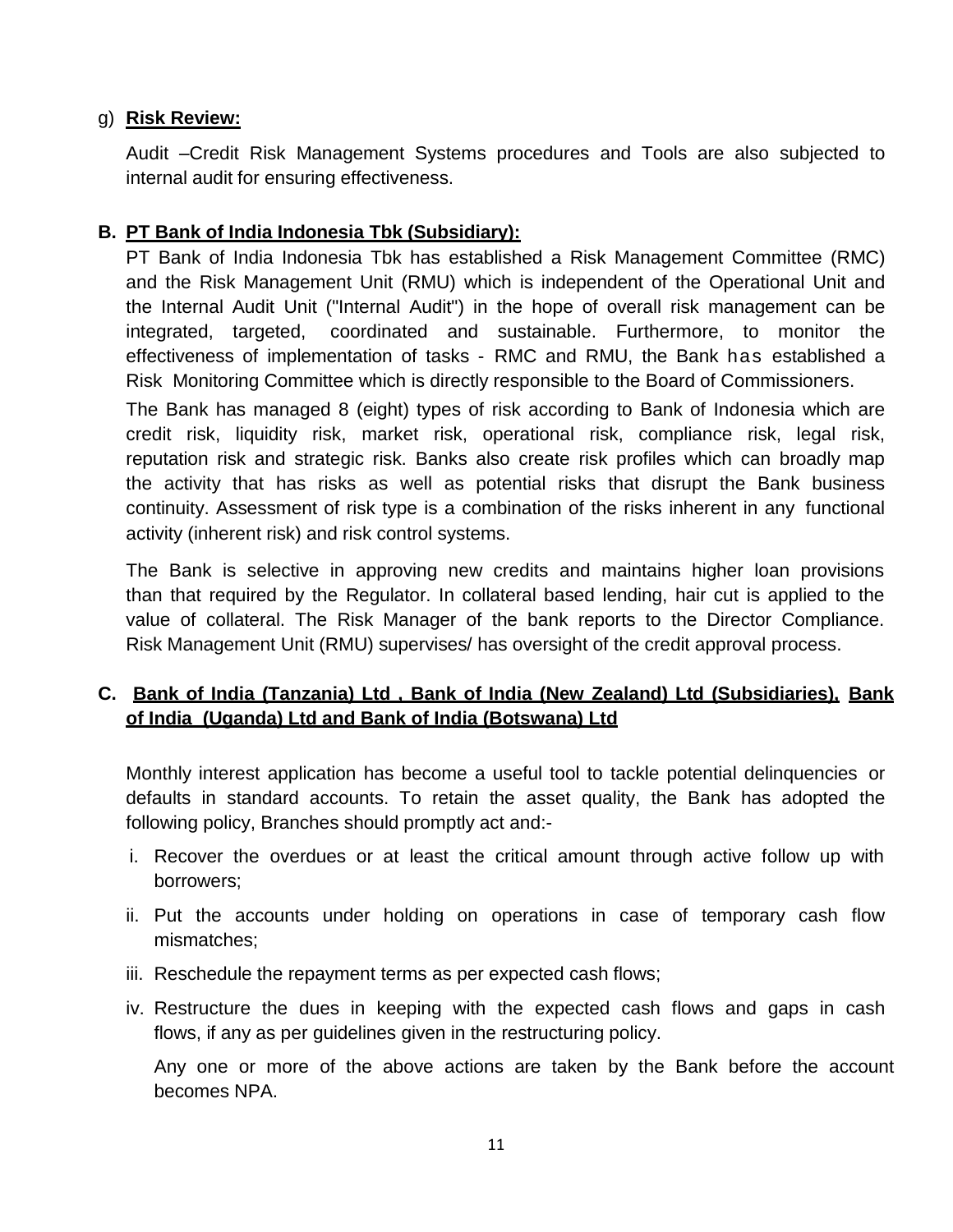## **Measures for follow up of Special Mention Account (SMA) / NPA Accounts:**

The various means of monitoring / resolving NPAs generally available to the Banks are listed below:

#### **I. Before the account becoming NPA (Special Mention A/c)**

- a. Close monitoring for compliance of sanction terms to maintain asset quality.
- b. Reminders to be sent promptly whenever irregularities are observed.
- c. To recover overdues quickly to ensure account does not slip to NPA category
- d. Periodic inspection of the unit and charged assets along with analysis of financial data.
- e. To restructure the dues before accounts become NPAs. Remedial action includes enhancement of moratorium period, funding of interest, and deferment of installments.
- **II. After the account becoming NPA – following measure to be initiated for recovering Bank's dues. The following means have to be effectively pursued for resolution of NPAs.**
	- a) Appropriation of liquid securities (TDR, shares, margin money etc.) and pledged goods, to reduce outstanding
	- b) Disposal of other securities, with the co-operation of borrowers.
	- c) Compromise settlement of dues through negotiation
	- d) Re-calling the advance
	- e) Filing suit in Court– Execution of decree
	- f) Lastly, after all the chances of recovery of dues are exhausted, we may resort to writing off of the balance dues. All these means have to be effectively pursued for resolution of NPAs.

#### **Quantitative Disclosures:**

#### **a. The total gross credit exposures**

(Rs. In Mn)

| Category          | Amount       |
|-------------------|--------------|
| <b>Fund Based</b> | 4,053,306.04 |
| Non Fund Based*   | 900, 163.41  |

\*Excluding Credit Equivalent of Derivatives

#### **b. The geographic distribution of exposure is:**

(Rs.in Mn)

|                | Domestic     | Overseas     |
|----------------|--------------|--------------|
| Fund Based     | 2,877,027.75 | 1,176,278.29 |
| Non Fund Based | 706,611.22   | 193,552.19   |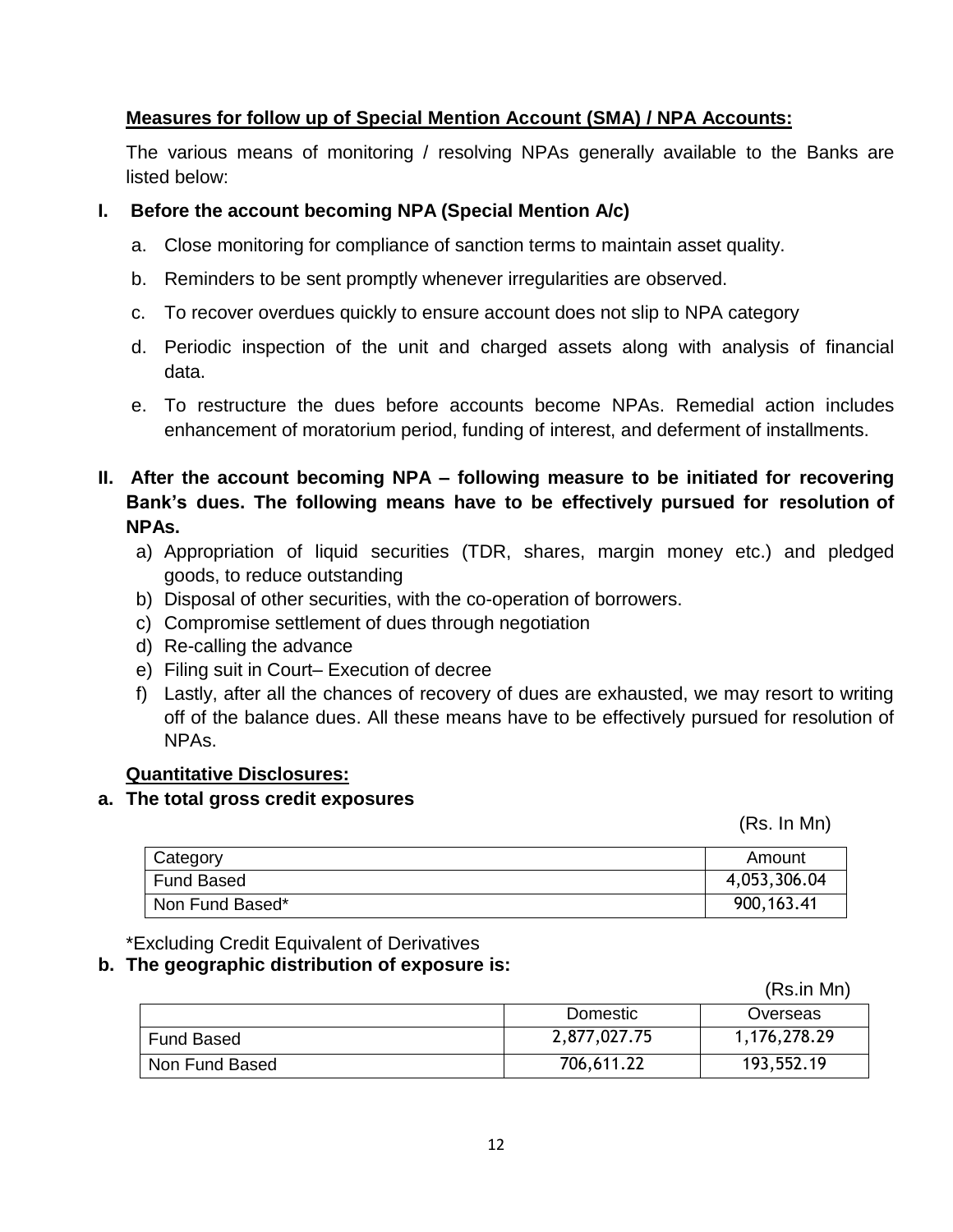|  |  |  |  | c. Industry type distribution of exposure (Fund Based & Non Fund Based) is as under: |
|--|--|--|--|--------------------------------------------------------------------------------------|
|--|--|--|--|--------------------------------------------------------------------------------------|

| <b>Industry Name</b>                                      | <b>Fund Based</b> | <b>Non Fund Based</b> |
|-----------------------------------------------------------|-------------------|-----------------------|
|                                                           | (Outstanding)     | (Outstanding)         |
|                                                           | Rs. in Mn.        | Rs. in Mn.            |
| Coal                                                      | 2,324.05          | 64,874.07             |
| Mining                                                    | 35,996.80         |                       |
| Iron & Steel                                              | 133,908.79        | 533.88                |
| <b>Other Metal &amp; Metal Products</b>                   | 37,911.21         |                       |
| All Engineering                                           | 16,739.01         | 19.12                 |
| Of which Electronics                                      | 2,358.50          |                       |
| Electricity                                               | 212,264.13        |                       |
| <b>Cotton Textiles</b>                                    | 46,015.03         | 5,252.23              |
| <b>Jute Textiles</b>                                      | 1,110.92          | 1,395.32              |
| <b>Other Textiles</b>                                     | 53,914.36         | 8,440.82              |
| Sugar                                                     | 22,883.67         | 1,479.15              |
| Tea                                                       | 8.28              | 35.70                 |
| <b>Food Processing</b>                                    | 20,986.32         | 7,411.70              |
| Vegetable Oil & Vanaspati                                 | 3,919.07          | 18,250.40             |
| <b>Tobacco &amp; Tobacco Products</b>                     | 8,086.33          | 587.51                |
| Paper & Paper Products                                    | 14,881.08         | 1,155.80              |
| <b>Rubber &amp; Rubber Products</b>                       | 23,937.87         | 15,262.36             |
| Chemical, Dyes, Paints etc.                               | 50,929.87         | 19,379.95             |
| Of which Fertilisers                                      | 5,559.96          | 1,457.90              |
| Of which Petro-chemicals                                  | 12,931.37         | 7,776.56              |
| Of which Drugs & Pharmaceuticals                          | 19,220.00         | 4,838.14              |
| Cement                                                    | 15,436.64         | 772.14                |
| Leather & Leather Products                                | 4,303.06          | 728.23                |
| Gems & Jewellery                                          | 109,543.82        | 7,114.63              |
| Construction                                              | 33,640.53         | 17,490.06             |
| Petroleum                                                 | 41,577.22         | 14,463.63             |
| <b>Automobiles including Trucks</b>                       | 26,207.42         | 6,849.25              |
| <b>Computer Software</b>                                  |                   |                       |
| Infrastructure*                                           | 479,117.81        | 110,085.50            |
| Of which Power                                            | 324,962.89        | 57,766.32             |
| Of which Telecommunications                               | 9,359.28          | 490.33                |
| Of which Roads & Ports                                    | 105,151.30        | 30,164.98             |
| <b>Other Industries</b>                                   | 82,271.26         | 162,979.76            |
| Residuary Other Advances (to balance with Gross Advances) | 2,714,429.23      | 435,602.23            |
| <b>Total</b>                                              | 3,980,079.62      | 900,163.41            |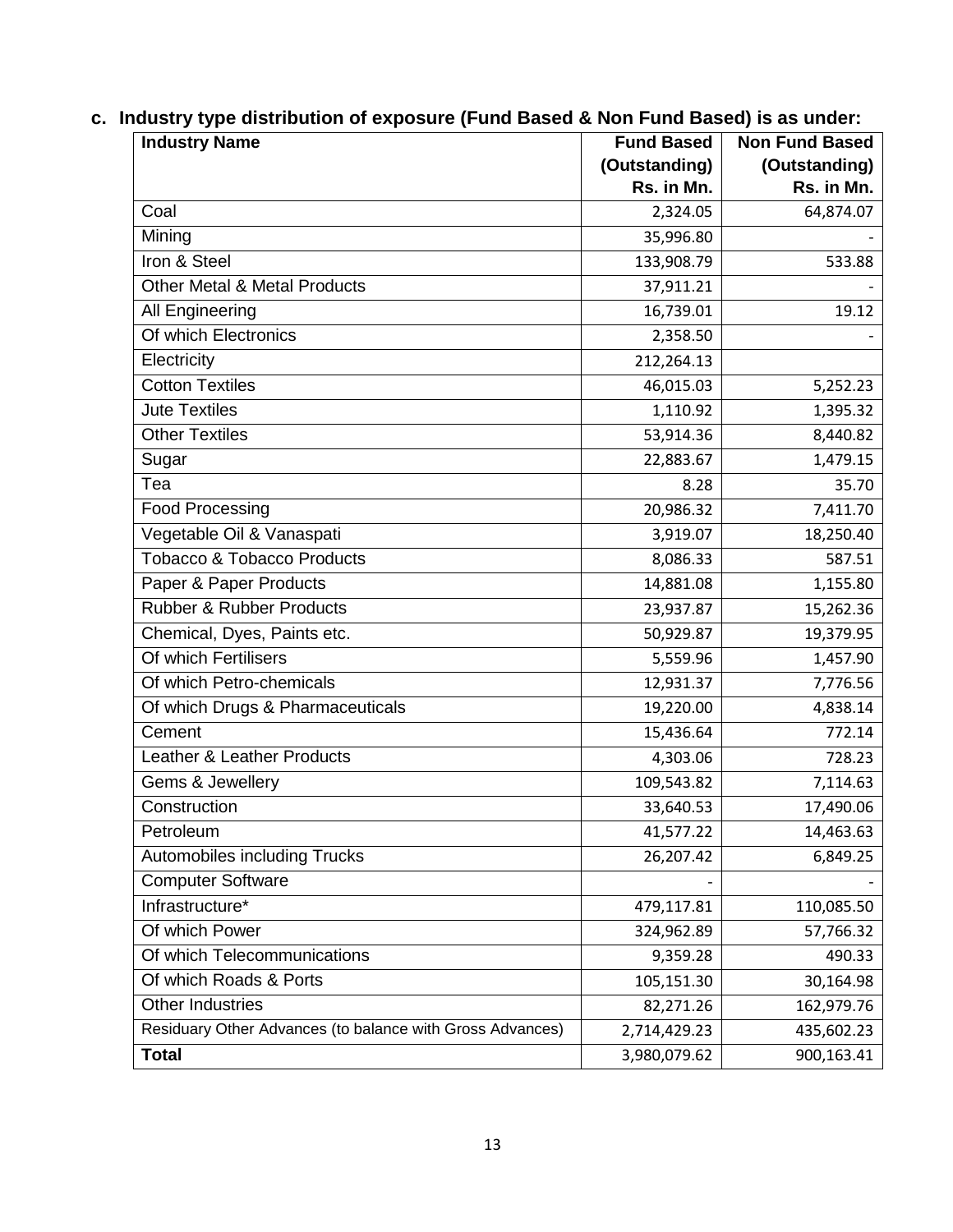- Exposure to Infrastructure Sector at 12.04% exceeds 5% of total fund based advances.
- Exposure to Infrastructure Sector at 12.23% and Coal at 7.21% exceeds 5% of total non-fund based outstanding.
- **d.** The residual contractual maturity break down of assets is:

(Rs in Mn)

|                         | Advances     | Investments (gross) | <b>Foreign Currency</b> |
|-------------------------|--------------|---------------------|-------------------------|
|                         |              |                     | Assets                  |
| Next day                | 147,106.01   | 202,594.55          | 40,525.77               |
| $2 - 7$ days            | 91,650.58    | 25,002.97           | 37,233.50               |
| $8 - 14$ days           | 89,806.13    | 26,670.20           | 48,393.92               |
| $15 - 28$ days          | 94,586.57    | 16,495.14           | 75,078.93               |
| 29 days $-3$ months     | 346,701.95   | 72,815.27           | 229,087.70              |
| $>3$ months $-6$ months | 440,645.13   | 71,413.87           | 292,593.72              |
| > 6months - 1 year      | 337,873.63   | 118,625.53          | 190,801.03              |
| $>1$ year $-3$ years    | 510,463.22   | 146,238.35          | 213,586.18              |
| $>$ 3 years $-$ 5 years | 440,635.03   | 164,941.91          | 82,207.43               |
| > 5 years               | 1,383,913.79 | 338,878.95          | 46,256.54               |
| Total                   | 3,883,382.04 | 1,183,676.75        | 1,255,764.70            |

#### *\*Figures are shown on net basis*

**e.** The gross NPAs are:

| Category      | (Rs in Mn) |
|---------------|------------|
| Sub Standard  | 106,338.08 |
| Doubtful $-1$ | 80,236.18  |
| Doubtful $-2$ | 64,754.12  |
| Doubtful $-3$ | 5,833.32   |
| Loss          | 11,914.18  |
| <b>TOTAL</b>  | 269,075.88 |

- **f.** The amount of net NPAs is Rs.157,889.50 Mn.
- **g.** The NPA ratios are as under:
	- Gross NPAs to Gross Advances: 6.80%
	- Net NPAs to Net Advances: 4.11%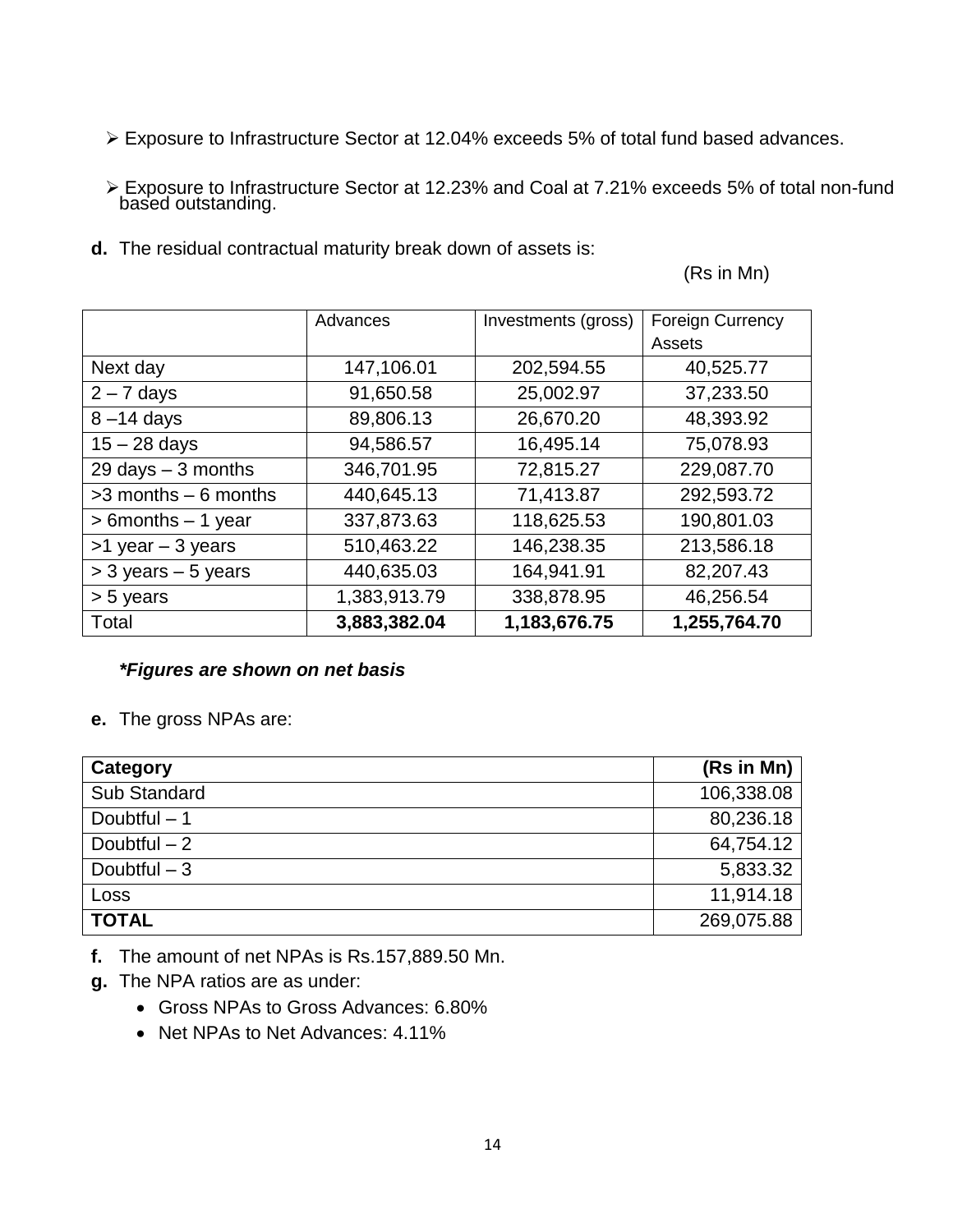**h.** The movement of gross NPA is as under:

|                                                       | (Rs in Mn) |
|-------------------------------------------------------|------------|
| i) Opening balance at the beginning of the year       | 222,076.75 |
| ii) Additions during the year                         | 65,608.19  |
| iii) Reductions during the year                       | 18,609.29  |
| iv) Closing balance at the end of the year (i+ii-iii) | 269,075.65 |

**i.** The movement of provision for NPAs is as under:

|                                                       | (Rs in Mn) |
|-------------------------------------------------------|------------|
| i) Opening balance at the beginning of the year       | 74,425.84  |
| ii) Provisions made during the year                   | 33,595.55  |
| iii) Write-off/write-back of excess provisions        | 11,052.57  |
| iv) Closing balance at the end of the year (i+ii-iii) | 96,968.82  |

- **j.** The amount of non-performing investment is Rs.9,612.11 Mn.
- **k.** The amount of provision held for non-performing investment is Rs.7,211.99 Mn.
- **l.** The movement of provisions for depreciation on investments is as under

|                                                         | (Rs in Mn) |
|---------------------------------------------------------|------------|
| i) Opening balance at the beginning of the year         | 10654.89   |
| ii) Provisions made during the year                     | 385.08     |
| iii) Write-off/write-back of excess provisions          | 30.68      |
| iv) Exchange Difference                                 | 12.00      |
| v) Closing balance at the end of the year (i+ii-iii-iv) | 10,997.30  |

**m. NPA and Provisions maintained by Major Industry or Counterparty type for Bank of India [Solo] :**

| <b>Industry Name</b>                    | <b>NPA</b> | <b>Provision</b> |
|-----------------------------------------|------------|------------------|
|                                         | Rs. in Mn. | Rs. in Mn.       |
| Coal                                    | 357.31     | 54.26            |
| Mining                                  | 3,736.96   | 951.79           |
| Iron & Steel                            | 21,386.13  | 7,046.18         |
| <b>Other Metal &amp; Metal Products</b> | 9,710.31   | 3,883.03         |
| All Engineering                         | 2,650.71   | 842.74           |
| Of which Electronics                    | 531.58     | 278.42           |
| Electricity                             | 15,363.90  | 4,085.17         |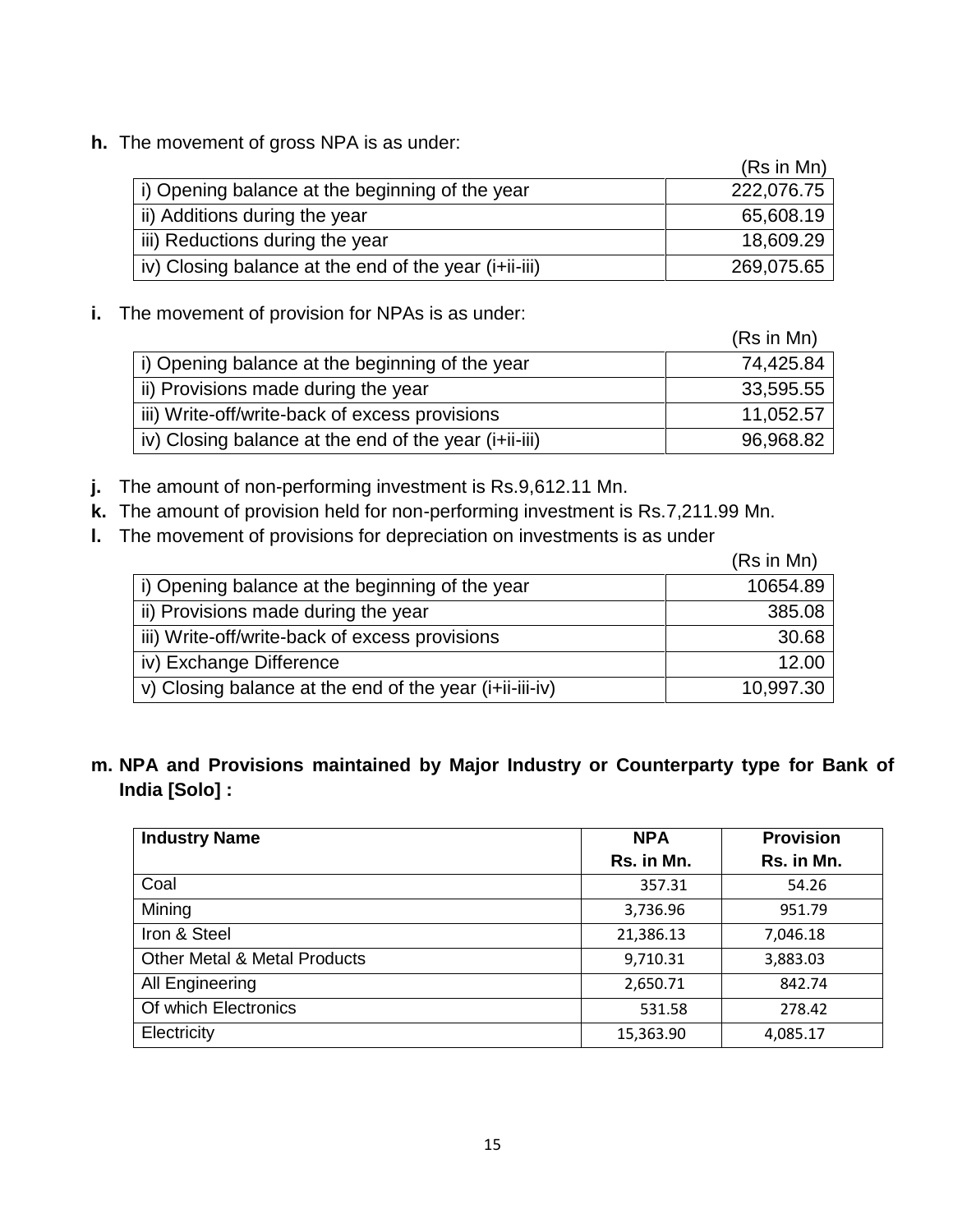| <b>Industry Name</b>                                      | <b>NPA</b> | <b>Provision</b> |
|-----------------------------------------------------------|------------|------------------|
|                                                           | Rs. in Mn. | Rs. in Mn.       |
| <b>Cotton Textiles</b>                                    | 7,511.88   | 3,484.23         |
| <b>Jute Textiles</b>                                      | 43.11      | 6.79             |
| <b>Other Textiles</b>                                     | 10,382.46  | 3,367.58         |
| Sugar                                                     | 5,212.02   | 1,926.63         |
| $\overline{\text{Tea}}$                                   |            |                  |
| <b>Food Processing</b>                                    | 3,498.24   | 1,004.90         |
| Vegetable Oil & Vanaspati                                 |            |                  |
| <b>Tobacco &amp; Tobacco Products</b>                     | 1,090.99   | 228.26           |
| Paper & Paper Products                                    | 3,135.38   | 901.83           |
| <b>Rubber &amp; Rubber Products</b>                       | 2,139.36   | 743.84           |
| Chemical, Dyes, Paints etc.                               | 7,368.26   | 2,290.97         |
| Of which Fertilisers                                      | 8.03       | 2.24             |
| Of which Petro-chemicals                                  | 1,352.43   | 393.25           |
| Of which Drugs & Pharmaceuticals                          | 5,211.28   | 1,588.70         |
| Cement                                                    | 2,230.83   | 717.88           |
| <b>Leather &amp; Leather Products</b>                     | 546.75     | 161.05           |
| Gems & Jewellery                                          | 10,430.98  | 3,114.01         |
| Construction                                              | 5,443.16   | 755.84           |
| Petroleum                                                 | 1,685.52   | 536.19           |
| Automobiles including Trucks                              | 8,783.90   | 1,681.99         |
| <b>Computer Software</b>                                  |            |                  |
| Infrastructure*                                           | 44,754.62  | 15,317.58        |
| Of which Power                                            | 29,903.74  | 8,413.86         |
| Of which Telecommunications                               | 4,181.16   | 2,656.31         |
| Of which Roads & Ports                                    | 6,195.82   | 3,306.16         |
| <b>Other Industries</b>                                   | 19,182.92  | 7,940.33         |
| Residuary Other Advances (to balance with Gross Advances) | 97,609.76  | 44,638.85        |
| <b>Total</b>                                              | 268,891.56 | 101,596.70       |

# **n. Geography wise NPA and Provision [for Bank of India Solo]:**

|                          |            |           | (Amount in Rs Mn) |
|--------------------------|------------|-----------|-------------------|
|                          | Domestic   | Overseas  | Total             |
| Gross NPA                | 244,016.30 | 24,875.26 | 268,891.56        |
| <b>Provision for NPA</b> | 87,105.40  | 14,491.30 | 101,596.70        |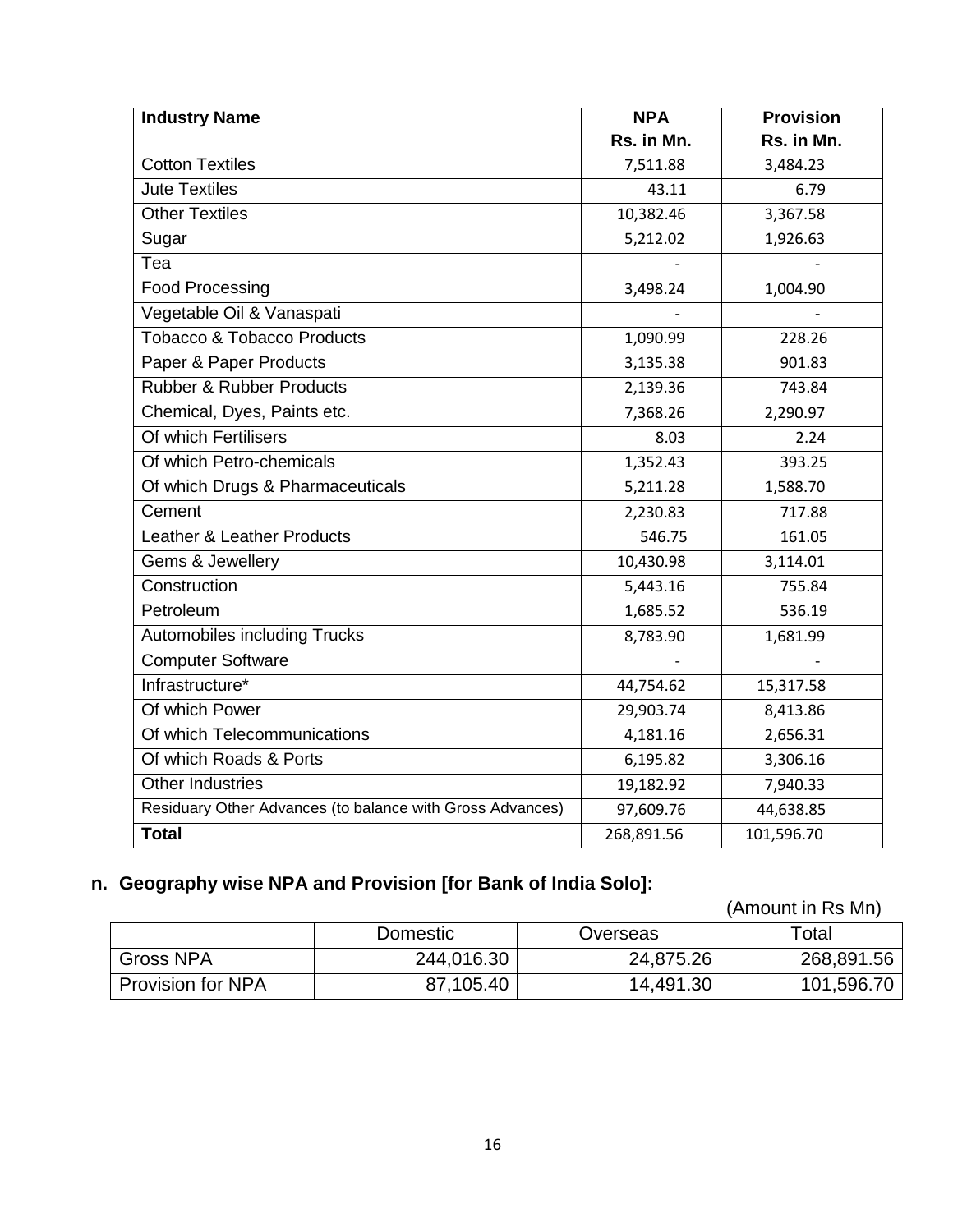# **Table DF-4**

# **Credit Risk: disclosures for portfolios subject to the standardised approach Qualitative Disclosure**

- a) For portfolios under the standardized approach:
- Names of Credit Rating agencies used, plus reasons for any changes
- Types of exposure for which each agency is used; and
- A description of the process used to transfer public issue ratings on to comparable assets in the banking book.

# **A. BANK OF INDIA**

- 1. The Bank has approved using the general rating of the following credit rating agencies for risk weighting under the standardized approach for CRAR calculations **CRISIL, ICRA, INDIA RATINGS, BRICKWORK, SMERA, and CARE for domestic claims and S&P, FITCH and Moody's for claims on non-resident corporates, foreign banks and foreign sovereigns.** SME ratings are not being used, as they are not approved by RBI.
- 2. The ratings of all these agencies are being used for all exposures subjected to rating for risk weighting purposes under the standardized approach for CRAR calculations under Basel-II. The process used to transfer public issue ratings on to comparable assets in the banking book is as per regulatory requirements of RBI. The public ratings published by the rating agencies on their website are used for this purpose. Only, ratings which are in force as per monthly bulletin of the concerned rating agency and which have been reviewed at least once during the previous 15 months are used.

For all the exposures on a particular counterparty, bank uses the rating of only one agency, even though these exposures are rated by more than one with exception being where each of the exposures is rated by only one of the approved rating agencies.

- 3. To be eligible for risk-weighting purposes, it is ensured that the external credit assessment takes into account and reflects the entire amount of credit risk exposure the bank has with regard to all payments owed to it. Even while extending an issuer or an issue specific rating to any other exposure on the same counterparty it is extended to the entire amount of credit risk exposure i.e., both principal and interest. External assessments for one entity within a corporate group is not used to risk weight other entities within the same group.
- 4. For assets that have contractual maturity less than or equal to one year, short term ratings are used while for other assets, long term ratings are used. For Cash Credit exposures long term ratings are taken.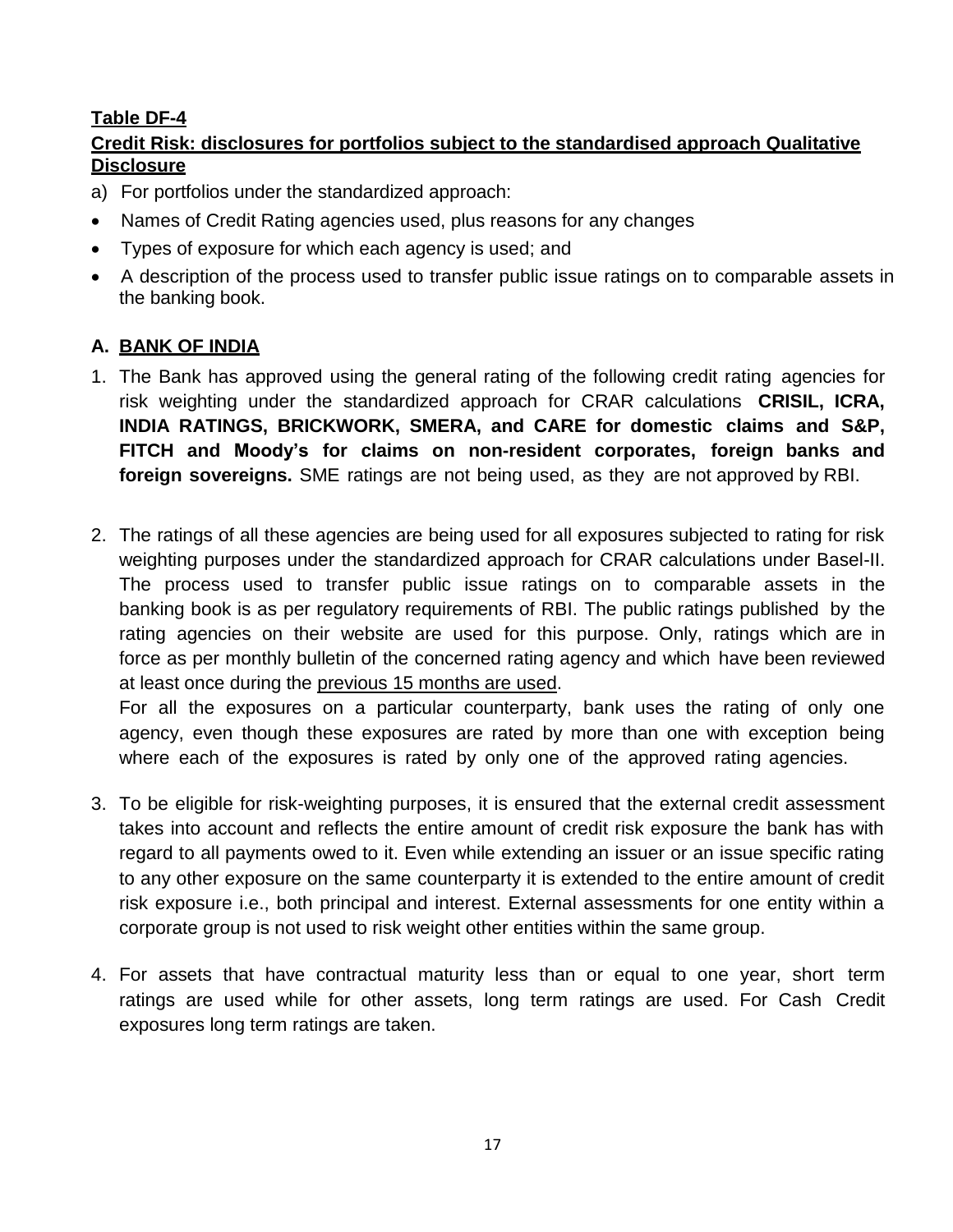- 5. Where an issuer has a long-term exposure with an external long term rating that warrants a risk weight of 150%, all unrated claims on the same counterparty whether short-term or long-term, also receive a 150% risk weight, except in cases where credit risk mitigation techniques are used for such claims. Similar is the case with short-term rating.
- 6. The long-term ratings assigned by the approved rating agencies are directly mapped to the risk weights under the Standardized Approach for long-term exposures. On the contrary, the unrated short-term claim on counter-party attracts a risk weight of at least one level higher than the risk weight applicable to the rated short-term claim on that counter-party. Issuespecific short-term ratings are used to derive risk weights for claims arising from the rated facility against banks and a corporate's short-term rating is not used to support a risk weight for an unrated long-term claim.
- 7. If there are two ratings accorded by eligible credit rating agencies, which map into different risk weights, the higher risk weight is applied. If there are three or more ratings accorded by eligible credit rating agencies with different risk weights, the ratings corresponding to the two lowest risk weights are referred to and the higher of those two risk weights are applied, i.e., the second lowest risk weight.
- 8. The RW of the investment claim is based on specific rating by a chosen credit rating agency, where the claim is not an investment in a specific assessed issue:
- i. the rating applicable to the specific debt (where the rating maps into a risk weight lower than that which applies to an unrated claim) is applied to the bank"s un- assessed claim only if this claim ranks pari passu or senior to the specific rated debt in all respects and the maturity of the un-assessed claim is not later than the maturity of the rated claim, except where the rated claim is a short term obligation.
- ii. if either the issuer or single issue has been assigned a rating which maps into a risk weight equal to or higher than that which applies to unrated claims, an unrated claim on the same counterparty, is assigned the same risk weight as is applicable to the rated exposure, if this claim ranks pari passu or junior to the rated exposure in all respects.

## **B. PT Bank of India Indonesia Tbk (Subsidiary):**

As per prevailing norms in the Country, Credit Rating is not required to be done by any External Credit Rating Agency.